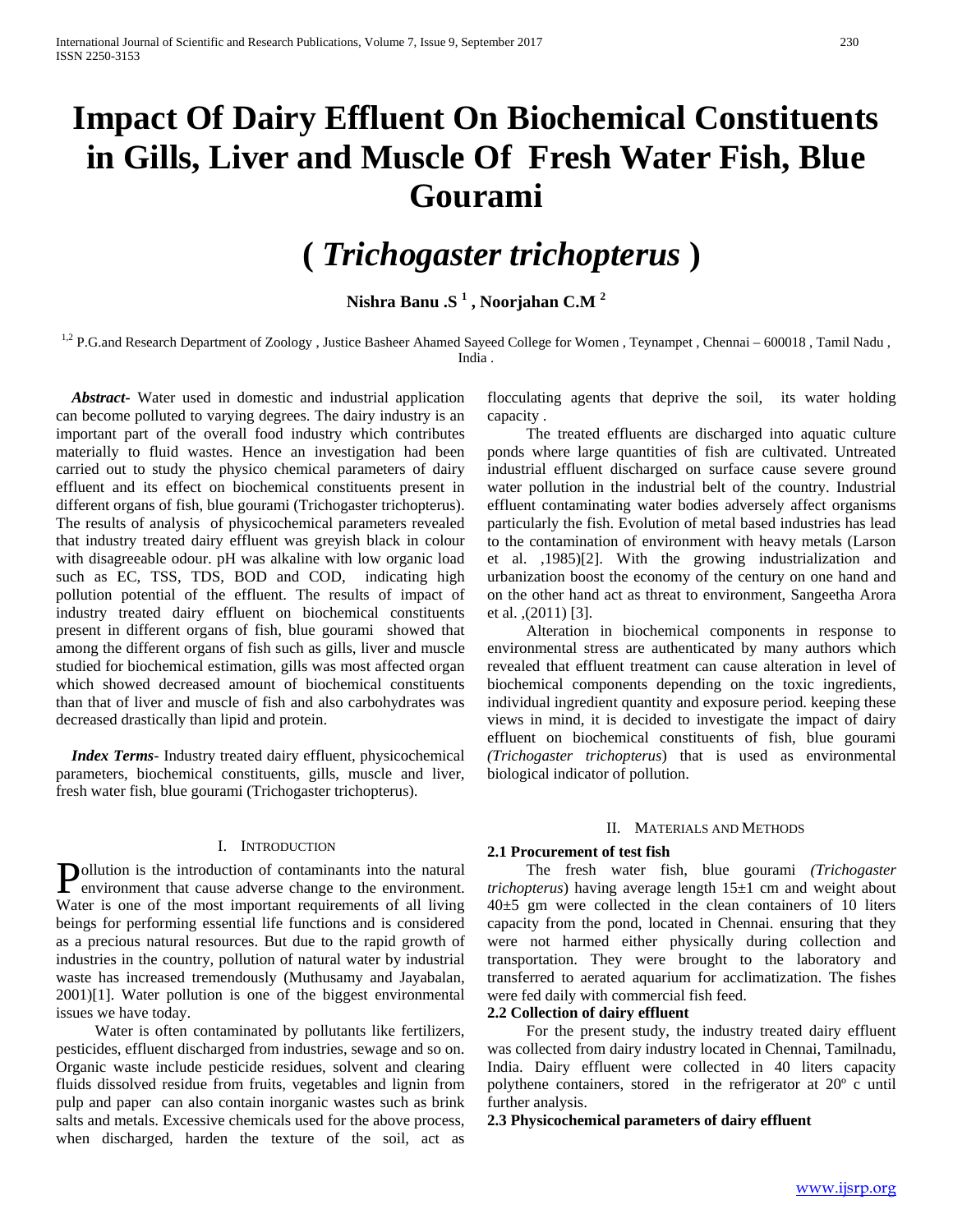The physicochemical parameters such as colour, odour, pH, Electrical Conductivity (EC), Total Dissolved Solids (TDS), Total Suspended Solids (TSS), Biological Oxygen Demand (BOD), Chemical Oxygen Demand (COD), Oil and Grease (O & G), Sodium, Chloride of industry treated dairy effluent were determined by following the standard methods of APHA,( 1989)[4].

# **2.4 Plan of Experiment**

 Blue gourami*(Trichogaster trichopterus*) small in size and indicating dots to represent with the same they are shorter finger lings. As practically undergone with an dilution in ml (milliliters). Since the five fishes have undergone a practical demonstration. Each fish consist of 1L of water  $(1L = 1000 \text{ ml})$ around five fishes have on an same tub with an quantity of water  $(5L = 5000 \text{ ml})$ . A range finding bioassay was conducted by exposing the test animals to 5 %, 10%, 20 %, 40 % and 80 % concentrations of industry treated dairy effluent, diluted with an dilution in ml with probation (duration) of 96 hrs and mortalities were recorded in that order of 5 % to 80 % dilutions respectively. The  $LC_{50}$  values were also calculated. The fishes were starved prior to the experiment for the period of 24 hrs. After 96 hrs, the animals of both control and experimental were sacrificed by decapitation without anaesthetization. The tissues such as gills, liver and muscle of both control and experimental fishes were selected, excised and used for biochemical estimation.

# **2.6 Biochemical Methods**

 2.6.1 Anthrone method - Used to determine total glycogen content in tissues .Seifter et .al., (1950) [5].

 2.6.2 Lowry's Method -Total protein content was determined with Folin Ciocalteau reagent. Rosenbrough et. al.,(1951). [6]

 2.6.3 Sulphophosphovanillin method – Lipid were estimated by sulphosphovanillin reagent .Barnes and Blackstock (1973) .[7]

# III. RESULTS

 The results obtained in the investigations are summarized in table 1 and 2. The analysis of physicochemical parameters (table -1) showed that the industry treated dairy effluent was greyish black in colour with disagreeable odour. The electrical conductivity( EC ) of treated dairy effluent was 2207 umhos/cm. TSS level of treated dairy effluent was 12 mg/L. TDS of the treated dairy effluent was 1540 mg/L. BOD levels of the treated dairy effluent was 60 mg/L. COD levels of the treated dairy effluent was 180 mg/L. Calcium content in the industrial treated effluent was 76 mg/L. Sodium content in industrial treated effluent was 325 mg/L. The sulphate content in industrial treated effluent 134 mg/L. Nitrate content in the industrial treated effluent was 44 mg/L. and Chloride content in industrial treated effluent was 267 mg/L.

 The Table 2, shows the results of estimation of protein, glycogen and lipid content in different organs of gills, liver and muscle. Period dependant decrease in the biochemical constituents was observed throughout the exposure period. The toxicity of blue gourami *(Trichogaster trichopterus*) showed correlation with the concentration of industry treated dairy effluent and period of exposure.

#### **3.1 Glycogen**

The glycogen content were found to be  $0.35 \pm 0.04$ ,  $0.26 \pm 0.04$ 0.04,  $0.23 \pm 0.03$ ,  $0.28 \pm 0.02$  mg/g wt of tissue in liver of fishes exposed for 24, 48, 72 and 96 hrs, respectively which were linearly decreased in comparison with control  $1.3 \pm 1.14$  mg/g wt of tissue. The mean value of glycogen content in the muscle of experimental groups were  $0.39 \pm 0.47$ ,  $0.52 \pm 0.07$ ,  $0.25 \pm 0.05$ ,  $0.28 \pm 0.04$  mg/g wt of tissue for 24, 48, 72 and 96 hrs exposure of tissue and that of control groups was  $0.54 \pm 0.04$  mg/g wt of tissue. The mean value of liver glycogen content in the experimental groups were  $0.92 \pm 1.10$ ,  $0.44 \pm 0.33$ ,  $0.24 \pm 0.06$ ,  $0.34 \pm 0.22$  mg/g wt. of tissue for 24, 48, 72 and 96 hrs exposure of tissue and the control group was  $0.32 \pm 0.055$ mg/g wt. of tissue.

#### **3.2 Protein**

 In present investigation, total protein content in liver of control fish was found to be  $4.76 \pm 0.45$  mg/g wt. of tissue whereas in treated fish at sub lethal concentration for 24, 48, 72 and 96 hrs were  $1.25 \pm 0.87$ ,  $2.3 \pm 0.55$ ,  $4.53 \pm 0.50$ , and  $3.5 \pm 0.50$ 2.30 mg/g wt. of tissue respectively, these values shows decreasing trend according to exposure period. The protein content in muscle of control fish was  $3.0 \pm 0.55$  and that of in experimental fishes were  $6.3 \pm 2.8$ ,  $2.0 \pm 1.26$  and  $2.5 \pm 1.23$ mg/g wt of tissue for 24 to 96 hrs. which was found to be decreased considerably, The protein content in gills of control fish was  $6.9 \pm 2.57$  and that of in experimental fishes were  $5.2 \pm$ 0.98,  $2.6 \pm 0.94$ ,  $2.03 \pm 0.90$  and  $4.8 \pm 2.03$  mg/g wt of tissue for 24, 48, 72 and 96 hrs exposure which was drastically decreased.

# **3.3 Lipid**

The lipid in gill was recorded as  $1.23 \pm 0.16$ ,  $3.5 \pm 0.15$ ,  $1.1 \pm 0.67$  and  $1.3 \pm 0.23$  mg/g wt of tissue for 24 to 96 hrs respectively in experimental group which was decreased considerably when compared with control i.e.  $1.66 \pm 0.33$  mg/g wt. of tissue. The lipid content in muscle was found to be  $1.1 \pm$ 2.86,  $3.8 \pm 0.15$ ,  $1.46 \pm 0.09$  and  $2.8 \pm 1.15$  mg/g wt. of tissue for 24 to 96 hrs and  $4.03 \pm 0.15$  mg/g in control fish. The lipid content in liver of control fish was  $2.0 \pm 0.152$  mg/g and that of in experimental fishes were  $2.9 \pm 3.98$ ,  $2.4 \pm 1.44$ ,  $1.7 \pm 0.21$ , and  $1.8 \pm 0.23$  mg/g wt. of tissue for 24, 48, 72 and 96 hrs. which was decreased considerably.

#### IV. DISCUSSION

 In the present study, the analysis of physico chemical parameters of industry treated dairy effluent showed that the dairy effluent was greyish black in colour with disagreeable odour, high BOD, COD, TSS and TDS which is in agreement with the work of Capoor and Singh et al. , (1998). [8] colour and disagreeable odour of the effluent could be due to decomposition of organic matter or presence of various aromatic and volatile organic compounds. The pH of dairy sample was 7.9 mg/L, which is within the CPCB (1995) [9] limit for discharge of effluents into inland surface water irrigation . Though the pH is alkaline in fresh water conditions, the waste become acidic due to decomposition of lactose into lactic acid, under anaerobic conditions and may cause corrosion of sewers Joseph( 1995).[10] The electrical conductivity( EC) of industry treated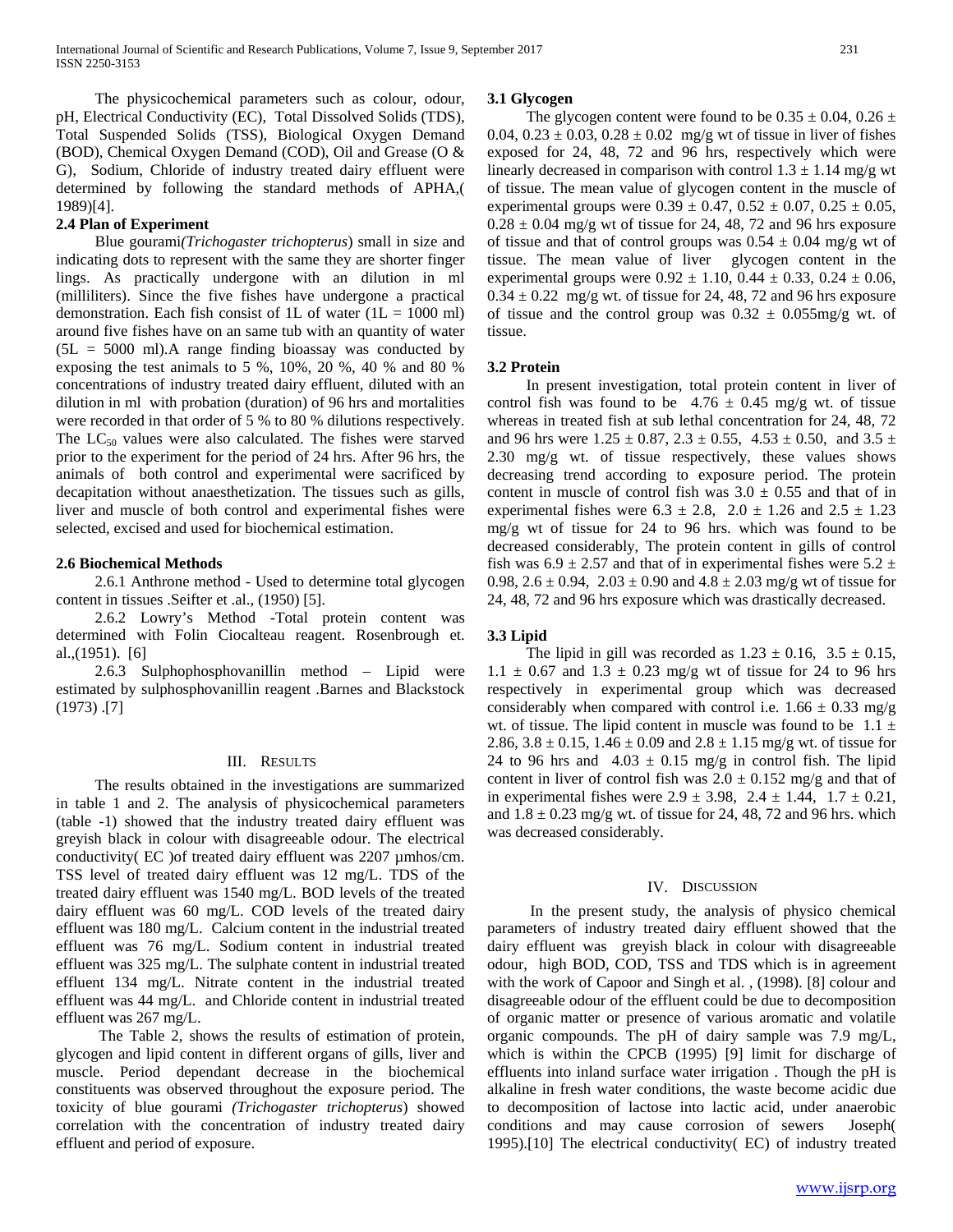effluent was 2207 umhos/cm and they were found to be within the permissible limits (3000µmhos/cm) issued by irrigation guidelines . Suspended solids was 12 mg/L.With regards to the TDS, the value was 540 mg/L when compared to the permissible limit (2100 mg/L). TDS level of water exceeded 500 mg/L. BOD value was 60 mg/L. which was high than the permissible limit of BOD is ( 30 mg/L) prescribed by CPCB (1995) for effluent discharged into inland surface waters.

 The ions especially calcium, sulphate, sodium and total hardness, affect the water and make it unsuitable for drinking by the animals. It may be noted that the Ca, Na,  $SO_4$  and including chloride were found to be less in concentration prescribed by CPCB (1995) [9]. Analysis of physicochemical parameters of the dairy effluent confirms that the waste water released from the dairy industry has higher concentration of BOD and Sodium compared to other permissible limits . Apart from BOD and Sodium other physicochemical parameter values are within the permissible limits. (Goel, 2000) [11].

 With regards to acute toxicity studies of the fishes were transferred into five dilutions along with an sub lethal concentration. Sub lethal concentration which varies from 20 % to 80 % as per the dilution in the water accumulated (added). with an concentration of 20 % exposed for 96 hrs and recorded the mortality rate of the fishes. The 96-h  $LC_{50}$  values of industry treated dairy effluent on fish, blue gourami (*Trichogaster trichopterus*) was 20 % respectively. The effect of industry treated dairy effluent on biochemical constituents present in the gills, liver and muscle of experimental fish, blue gourami (*Tichogaster trichopterus*) exposed to various periods revealed a significant decrease in glycogen, protein and lipid content. . During stress, organism need sufficient energy which is supplied from reserve food material i.e. protein, glycogen and lipid. In present investigation glycogen, protein and lipid content were recorded to be decreased in various organs of fish .similar results were reported by Satyavardhan(2013) .[12], Lakhmanan (2013) .[13].

# V. CONCLUSION

 Based upon the results of the present study, it can be concluded that changes in glycogen, protein and lipid content in fish, indicates biochemical manifestation due to the toxic action of toxicants. Toxicant induce its effect at cellular or even at molecular level and ultimately causes biochemical alterations as evidenced in the present study. The changes in biochemical composition of fishes will naturally affect the nutritive value of aquatic fauna and deteriorating the value of fish and in turn it will also be great danger to human being due to continuous consumption of such fish.

# VI. ACKNOWLEDGEMENT

 The author grateful to Principal and Head, Dept of Zoology, Justice Bsheer Ahamed Sayeed College for women , Chennai , for providing necessary facilities during present work.

*Table1 :Physico – Chemical Characteristics Of Industry Treated Dairy Effluent*

| <b>Physical</b><br><b>Examination</b>        | <b>CPCB(1995)</b> | Industrytreated<br>dairy effluent |  |
|----------------------------------------------|-------------------|-----------------------------------|--|
| Colour                                       | Colourless        | Greyish Black                     |  |
| Odour                                        | <b>Odourless</b>  | Disagreeable                      |  |
| Electrical<br>Conductivity<br>umhos/cm       | 3000              | 2207                              |  |
| Total<br>Suspended Solids<br>$mg/L$          | 2100              | 1540                              |  |
| Total<br>Dissolved Solids<br>mg/L            | 3000              | 2207                              |  |
| <b>Chemical</b><br><b>Examination</b>        |                   |                                   |  |
| pH                                           | $6.5 - 8.5$       | 7.99                              |  |
| <b>BOD</b>                                   | 30                | 60                                |  |
| COD                                          | 250               | 180                               |  |
| Total<br>hardness<br>(as<br>$CaCO3$ ) mg / L | 600               | 290                               |  |
| Calcium<br>(as Ca) mg / $L$                  | 150               | 76                                |  |
| Sodium<br>(as Na) $mg/L$                     | 200               | 325                               |  |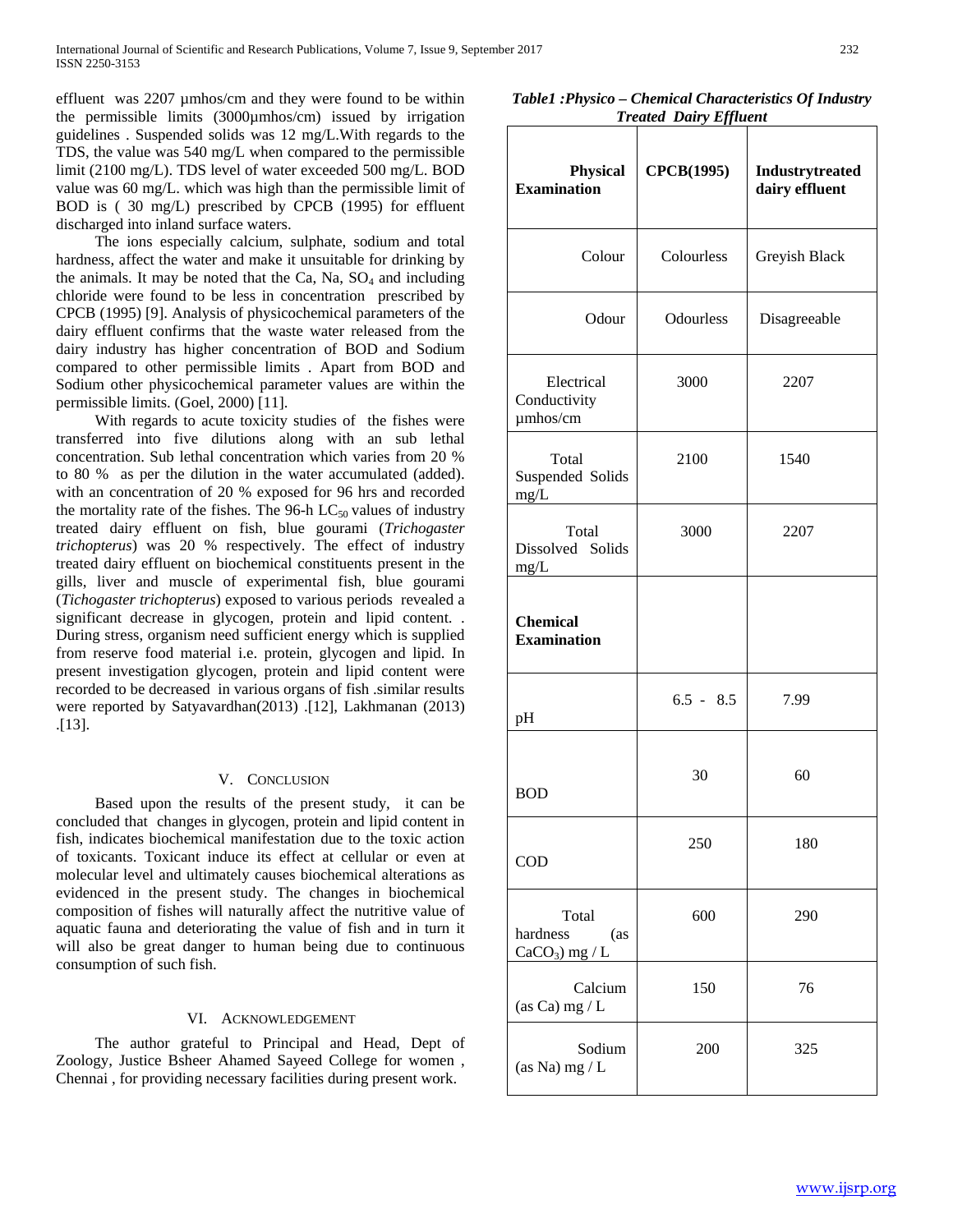| <b>Nitrate</b><br>(as $NO_3$ ) mg / L | 50  | 44  |
|---------------------------------------|-----|-----|
| Chloride (as Cl)<br>mg/L              | 750 | 267 |
| Sulphate (as $SO_4$ )<br>mg/L         | 750 | 134 |

*Table 2 : Effect of industry treated dairy effluent on the biochemical constituents in different organs of fish, blue gourami (Trichogaster trichopterus)*

| <b>Tissue</b> | <b>Biochemical</b><br><b>Constituents</b> | <b>Control</b>         | 24<br>hrs             | 48<br>hrs             | 72<br>hrs             | 96<br>hrs             |
|---------------|-------------------------------------------|------------------------|-----------------------|-----------------------|-----------------------|-----------------------|
| Gill          | Glycogen<br>mg /g wt. of<br>tisse         | 1.3<br>$\pm$<br>1.14   | 0.35<br>$\pm$<br>0.04 | 0.26<br>$\pm$<br>0.04 | 0.23<br>$\pm$<br>0.03 | 0.28<br>士<br>0.02     |
|               | Protein<br>$mg/g$ wt. of<br>tissue        | 6.9<br>$\pm$<br>2.57   | $5.2 \pm$<br>0.98     | 2.6<br>$\pm$<br>0.94  | 2.03<br>$\pm$<br>0.90 | 4.8<br>$\pm$<br>2.03  |
|               | Lipid<br>mg/g wt. of<br>tisse             | 1.66<br>$\pm$<br>0.33  | 1.23<br>$\pm$<br>0.16 | 3.5<br>士<br>0.15      | 1.1<br>$\pm$<br>0.67  | 1.3<br>$\pm$<br>0.23  |
|               |                                           |                        |                       |                       |                       |                       |
| <b>Liver</b>  | Glycogen<br>mg /g wt. of<br>tissue        | 0.32<br>$\pm$<br>0.055 | $0.92 +$<br>1.10      | 0.44<br>士<br>0.33     | 0.24<br>$\pm$<br>0.06 | 0.34<br>$\pm$<br>0.22 |
|               | Protein<br>mg/g wt. of<br>tissue          | 4.76<br>$\pm$<br>0.45  | $1.25+$<br>0.87       | 2.3<br>$\pm$<br>0.55  | 4.53<br>$\pm$<br>0.50 | 3.5<br>$\pm$<br>2.30  |
|               | Lipid<br>$mg/g$ wt. of<br>tissue          | 2.0<br>$\pm$<br>0.152  | $2.9 \pm$<br>3.98     | 2.4<br>$\pm$<br>1.44  | 1.7<br>$\pm$<br>0.21  | 1.8<br>$\pm$<br>0.28  |
| <b>Muscle</b> | Glycogen<br>$mg / g wt.$ of<br>tissue     | 0.54<br>$\pm$<br>0.04  | 0.39<br>$\pm$<br>0.47 | 0.52<br>士<br>0.07     | 0.25<br>$\pm$<br>0.05 | 0.28<br>$\pm$<br>0.04 |

| Protein<br>mg/g wt. of $\vert$ 0.55<br>tissue | 3.0                | $\pm$ | $6.3 \pm$<br>2.8  | 2.0<br>$\pm$<br>1.26 | 1.66<br>$\pm$<br>0.96 | 2.5<br>$\pm$<br>1.25 |
|-----------------------------------------------|--------------------|-------|-------------------|----------------------|-----------------------|----------------------|
| Lipid<br>mg/g wt. of<br>tissue                | 4.03 $\pm$<br>0.15 |       | $1.1 \pm$<br>2.86 | 3.8<br>$\pm$<br>0.15 | 1.46<br>$\pm$<br>0.09 | 2.8<br>土<br>1.15     |

# **± - Satandard deviation**

#### **REFERENCES**

- [1] Muthusamy, A. and Jayabalan, N. Effect of factory effluent on physiological and biochemical contents of *Gossypium hirsutum* L. J. Environ. Biopl. 22 (4) : 237 – 242. (2001).
- [2] Larson. A and Haux, C. Altered carbohydrate metabolism in fish exposed to sublethal levels of cadmium J. environmental biology. 3: 71 -81.(1982).
- [3] Sangeetha L Arora (2011) et.al., Research of Environmental Toxicology,  $5(2)$ ,  $125 - 132$ .
- [4] APHA, Standard methods for the examination of water and wastewater,  $17<sup>th</sup>$  edition.
- [5] Seifter S., Dayton S., Novic B., Muntwyler E. The estimation of glycogen with the anthrone reagent, Arch, BioChem. Biophy.,  $25(1)$ , pp  $191 - 200$ , (1950).
- [6] Lowry O.H; Rosenbrough N.J; Farr A.L and Randall R.J. protein measurement with the Folin – phenol reagent ; J. Biol.Chem., 193 : 265 - 273, (1951).
- [7] Barnes, H. and Blackstock, Z.J. Estimation of lipids in marine and tissue. Detailed investigation of the phosphovanillin method for total lipids. Journal of Experimental Marine Biology and Ecology, 12, pp. 103 – 118, (1973).
- [8] Capoor and Singh et al., Fermentation of whey modifications issued their under central pollution control board, New Delhi. (1995).
- [9] CPCB, Pollution control : acts, rules and modifications issued their under central pollution control board , New Delhi. (1995).
- [10] Joseph, K. Pollution control in dairy industry , paper presented at Tamil Nadu, veterinary and animal sciences university at veterinary college on  $10<sup>th</sup>$  Oct (1995), sponsored by institute of food and dairy technology and Tamil Nadu, pollution control board.(1995).
- [11] Goel, P.K. Water pollution causes, effects and control . New age international (P) Ltd., publishers, New Delhi . (2000).
- [12] Satyavardan K. Effect of fenvalarate and malathion on biochemical constituents of fish , *Ctenopharyngodon idella* World Applied sciences Journal, 27(5): 649 –655, (2013).
- [13] Lakshmanan S., A. Rajendran, C. Sivasubramaniyan Impact of Dichlorvos on tissue glycogen and protein content in freshwater frr Aingerlings, Oreochromis mossambicus (peter)., International Journal of Research in Environmental Science and Technology: 3(1) : 19 – 25 (2013).

# **AUTHORS**

**First Author** – Nishra Banu .S, P.G.and Research Department of Zoology , Justice Basheer Ahamed Sayeed College for Women , Teynampet , Chennai – 600018 , Tamil Nadu , India, E-Mail I.D – [cmnoorjahan@gmail.com,](mailto:cmnoorjahan@gmail.com) Mobile 9444886585.

**Second Author** – Noorjahan C.M, .G.and Research Department of Zoology , Justice Basheer Ahamed Sayeed College for Women , Teynampet , Chennai – 600018 , Tamil Nadu , India